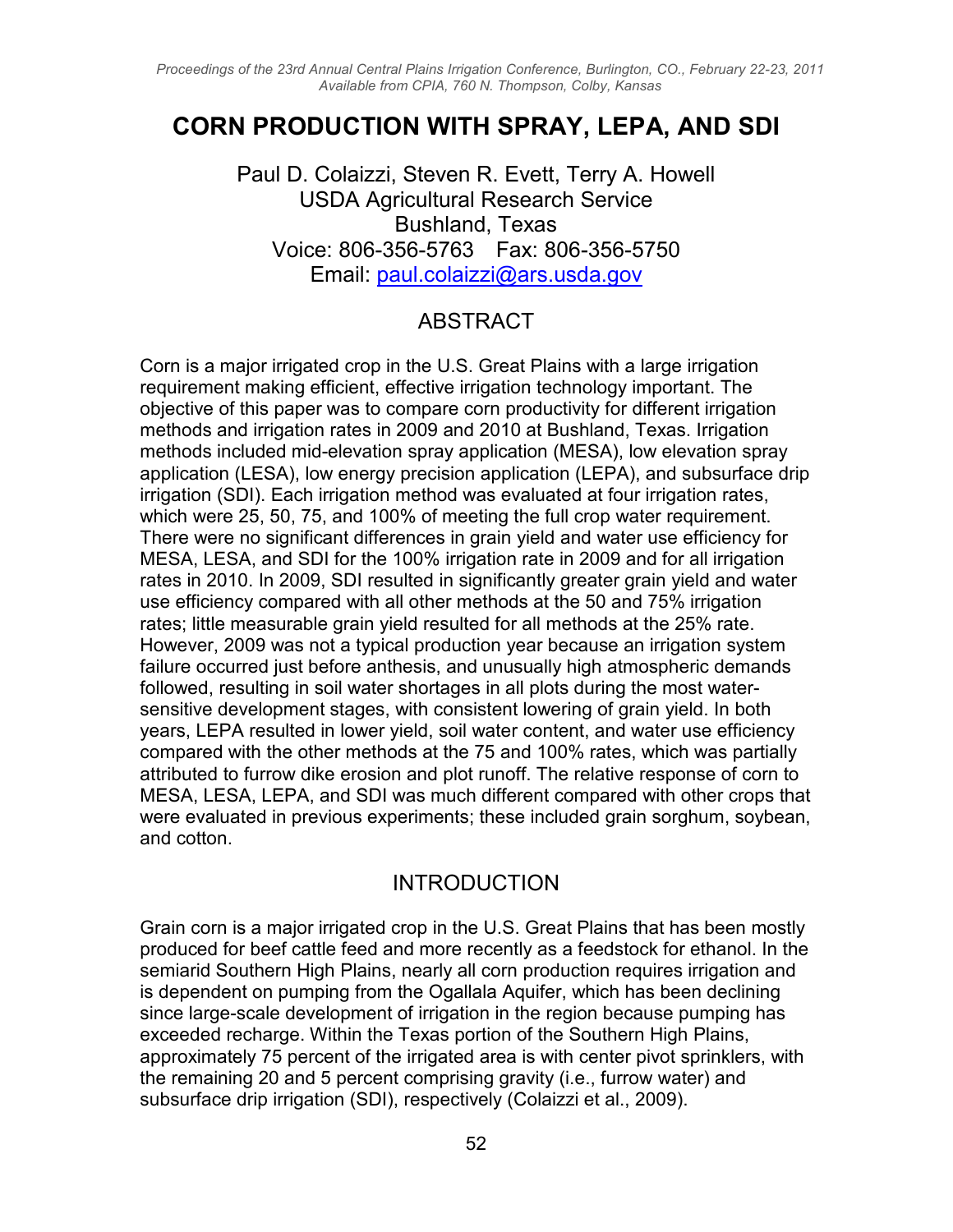Most SDI has been installed in the cotton producing region centered around Lubbock, Texas. For both full and deficit irrigation rates, cotton lint yield and water use efficiency have been shown to be consistently greater for full and deficit irrigation rates under SDI compared with sprinklers, including both mid elevation spray application (MESA) and low elevation spray application (LESA) configurations. Cotton response to low energy precision application (LEPA) has also been more favorable compared with MESA or LESA, but still not as favorable as SDI (Bordovsky and Porter, 2003; Colaizzi et al., 2010). This is thought to be related to SDI maintaining warmer soil temperatures near the surface because less evaporative cooling occurs relative to MESA, LESA, or LEPA, which apply water directly to the soil surface and/or plant canopy (Colaizzi et al., 2010). Sufficiently warm soil and plant microclimate is critical for cotton production in semiarid regions with high elevations because cool nighttime temperatures usually occur throughout the year. Other studies have shown that SDI resulted in greater grain yield and water use efficiency for grain sorghum (Colaizzi et al., 2004) and soybean (Colaizzi et al., 2010) at deficit irrigation rates because lower evaporative losses for SDI relative to sprinklers resulted in greater soil water being available for plant transpiration, which was also observed for cotton. As irrigation well capacities decline, Great Plains producers are increasingly being forced to adopt deficit irrigation strategies. Since SDI has been shown to increase crop water productivity relative to MESA, LESA, and LEPA at deficit irrigation rates for some crops, there has been continued adoption of SDI in the Great Plains (USDA-NASS, 2008).

Corn response to various rates of deficit and full irrigation has been evaluated in the Great Plains using sprinkler irrigation (Howell et al., 1989; 2002; Payero et al., 2006), LEPA (Howell et al., 1995), and SDI (Howell et al., 1997; Lamm, 2004; Payero et al., 2009). However, it appears that only Schneider and Howell (1998) and Lamm (2004) directly compared corn response to different irrigation methods, where the irrigation system itself was a randomized and replicated treatment. Schneider and Howell (1998) compared spray and LEPA, and Lamm (2004) was limited to SDI vs. simulated LEPA, where water for the simulated LEPA treatment was applied by stationary tubing into furrow basins. No study has directly compared corn production under SDI with moving spray or LEPA packages commonly used with center pivots in the Great Plains. The objective of this research was to compare corn water productivity using MESA, LESA, LEPA, and SDI across a range of irrigation rates.

## EXPERIMENTAL PROCEDURE

This research was conducted at the USDA Agricultural Research Service Conservation and Production Research Laboratory at Bushland, Texas (35° 11′ N lat., 102° 06′ W long., 3,900 ft elevation above mean sea level). The soil is a Pullman clay loam (fine, superactive, mixed, thermic torrertic Paleustoll; USDA-NRCS, 2011) with slow permeability due to a dense B21t horizon that is 6 to 20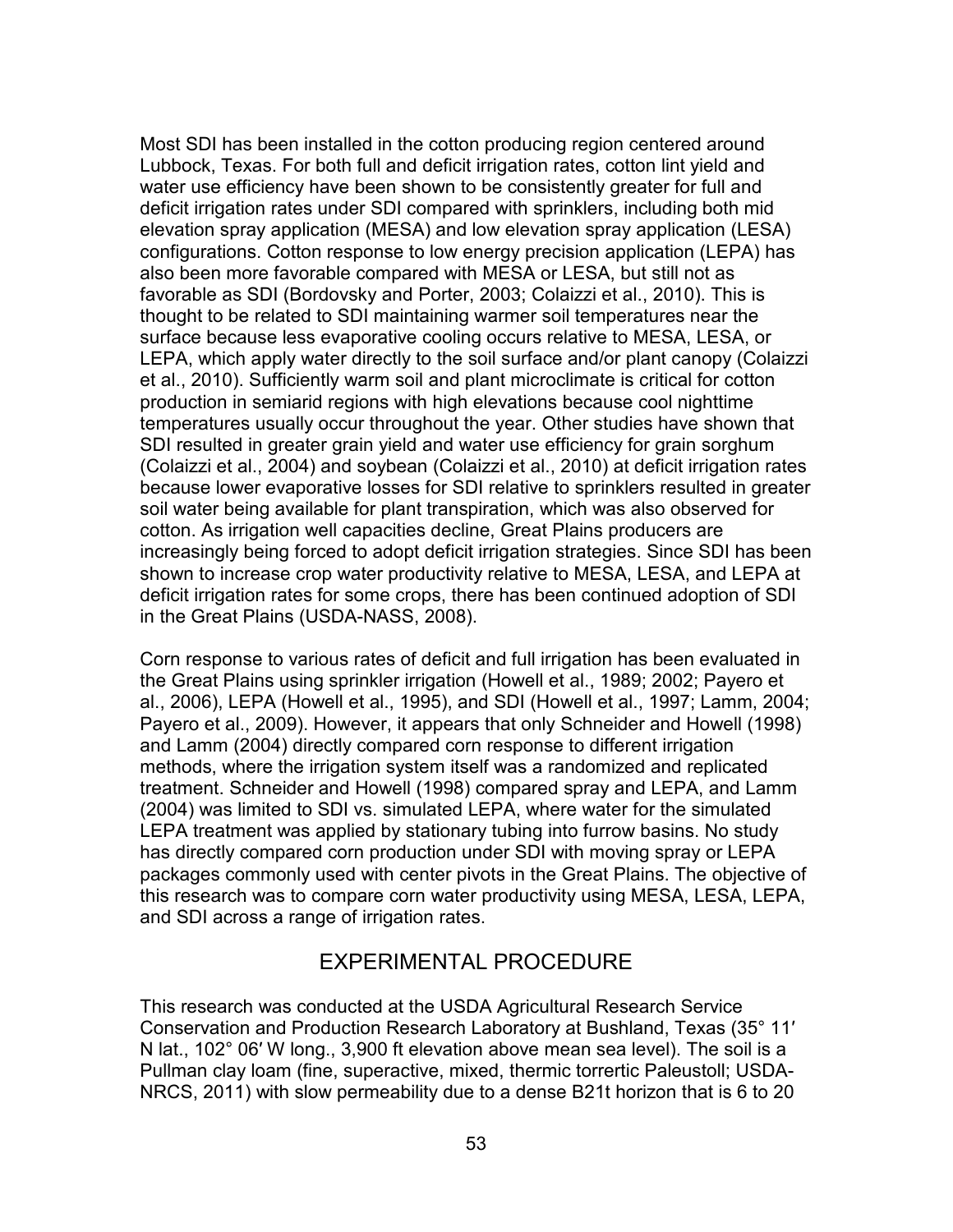inches below the surface. A calcic horizon begins at approximately 4 ft below the surface.

The relative performance of MESA, LESA, LEPA, and SDI were compared for irrigation rate treatments ranging from near dryland to meeting full crop evapotranspiration (ETc) in a strip-split block design. The irrigation rate treatments were designated  $I_0$ ,  $I_{25}$ ,  $I_{50}$ ,  $I_{75}$ , and  $I_{100}$ , where the subscripts were the percentage of irrigation applied relative to meeting full ETc. The  $I_0$  plots were similar to dryland production, in that they received only enough irrigation around planting to ensure crop establishment; but irrigated fertility and seeding rates were used. Each rain event was measured manually by a gauge located at the field site. Each plot was 30 ft wide by 39 ft long and contained 12 raised beds with east-west orientation and 30-inch centers, with the crop planted in the centers of the raised beds. Dikes were installed in all furrows following emergence to control run on and runoff of irrigation water and rain (Schneider and Howell, 2000; Howell et al., 2002).

The MESA, LESA, and LEPA methods (see Table 1 for details on application devices) were applied with a hose-fed, three-span lateral-move irrigation system, where each span contained a complete block (i.e., a replicate), resulting in three replications for each treatment. The LEPA method used double-ended drag socks in 2009; however, the drag socks were sometimes caught by plants and pulled off as the drop moved through after plants reached heights of about 5 ft, resulting in excessive furrow dike erosion. Several attempts to lower the height and strengthen the drag sock connection were not successful. Therefore, the LEPA treatment used low-impact bubblers without socks in 2010. Irrigation rate treatments were imposed by varying the speed of the lateral-move. The SDI method consisted of drip laterals installed with a shank injector beneath alternate furrows at the 12-inch depth, where irrigation treatments were imposed by varying emitter flow rates and spacing (Table 2).

Corn (Pioneer 33B54 BT,  $RR<sup>1</sup>$ ) was planted in the 2009 and 2010 seasons. Cultural practices were similar to those practiced in the region for high crop yields (Table 3). Volumetric soil water was measured by gravimetric samples to the 6-ft depth in 1-ft increments at planting and harvest. Soil water was also measured during the crop season by neutron probe (NP) to the 10-ft depth in 8-inch increments (Evett and Steiner, 1995) using a depth control stand, which allowed accurate measurement of soil water at shallow (4-inch) depths (Evett et al., 2003). The NP meters were field-calibrated and achieved accuracies better than 0.005 in. $^3$  in. $^{-3}$ , including the 4-inch depth near the surface. Both gravimetric and NP were measured near the center of each plot (i.e., sixth row from the south and 20 ft from plot edge) and in the center of the raised bed.

 $\overline{a}$ 

 $1$  The mention of trade names of commercial products in this article is solely for the purpose of providing specific information and does not imply recommendation or endorsement by the U.S. Department of Agriculture.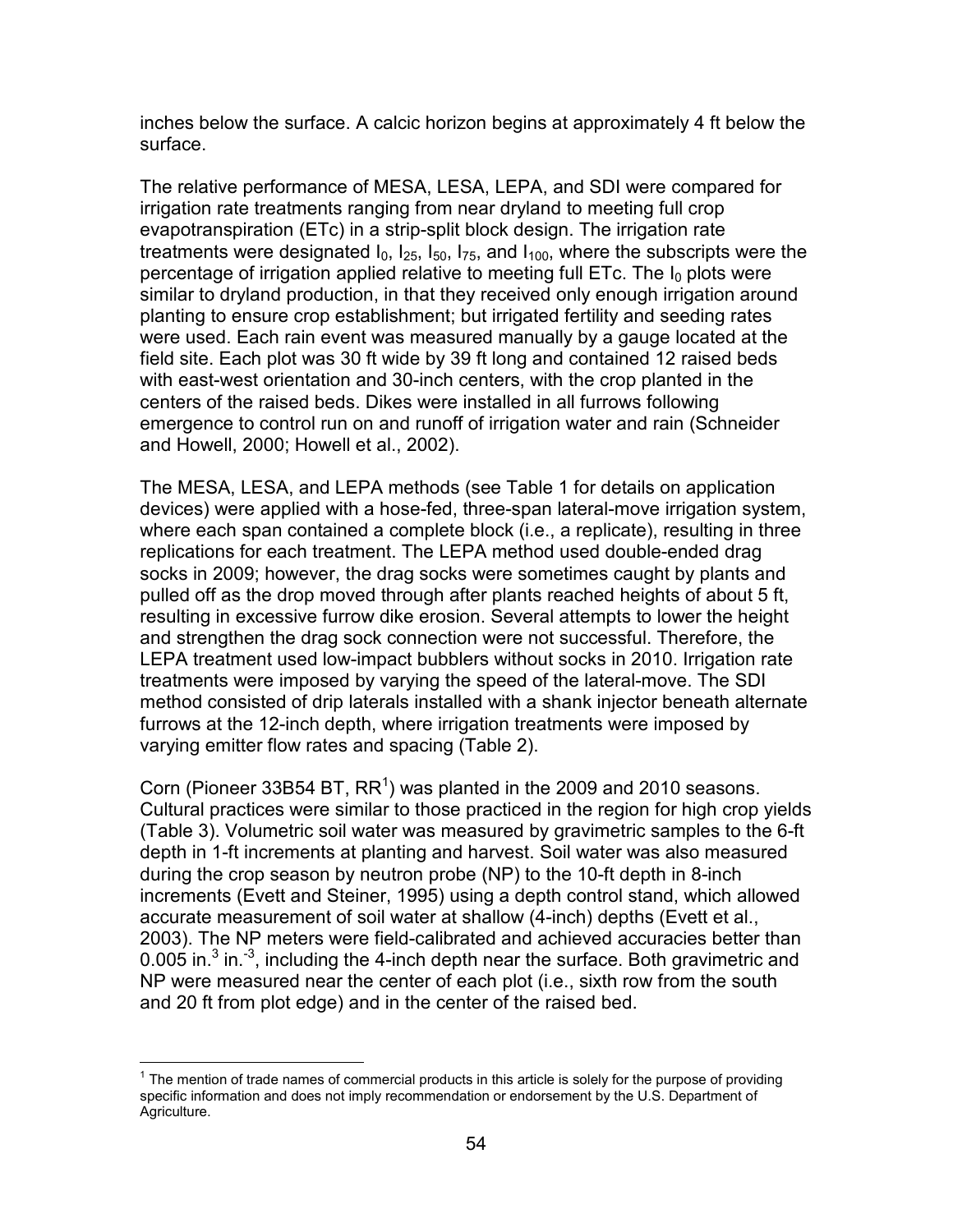|               |                                      |                                                | Applicator<br>height from<br>furrow surface |
|---------------|--------------------------------------|------------------------------------------------|---------------------------------------------|
| Applicator    | Model <sup>[b]</sup>                 | Options                                        | (f <sup>t</sup> )                           |
| LEPA,<br>2009 | Super Spray head                     | Double-ended drag<br>sock <sup>[c]</sup>       | 0                                           |
| LEPA,<br>2010 | Quad spray                           | <b>Bubbler</b>                                 | 1.0                                         |
| <b>LESA</b>   | Quad IV                              | Flat, medium-<br>grooved spray pad             | 1.0                                         |
| <b>MESA</b>   | Low-drift nozzle<br>(LDN) spray head | Single, convex,<br>medium-grooved<br>spray pad | 5.0                                         |

Table 1. Sprinkler irrigation application device information <sup>[a]</sup>.

<sup>[a]</sup> All sprinkler components manufactured by Senninger Irrigation, Inc., Orlando, Fla., except where noted.

 $[<sup>b</sup>]$  All devices equipped with 10 psi pressure regulators and No. 17 (0.27-inch) plastic spray nozzles, giving a flow rate of 6.5 gpm.

<sup>[c]</sup> Manufactured by A. E. Quest and Sons, Lubbock, Tex.

|                  |                     |               | Emitter              |
|------------------|---------------------|---------------|----------------------|
| Irrigation       | <b>Emitter Flow</b> | Emitter       | Application          |
| rate             | Rate (gph)          | Spacing (in.) | Rate (in. $h^{-1}$ ) |
| $I_0$ [b]        |                     |               |                      |
| $I_{25}$         | 0.18                | 36            | 0.019                |
| $I_{50}$         | 0.24                | 24            | 0.038                |
| $I_{75}$         | 0.24                | 16            | 0.057                |
| l <sub>100</sub> | 0.24                | 12            | 0.076                |

Table 2. Subsurface drip irrigation (SDI) dripline information <sup>[a]</sup>.

<sup>[a]</sup> All SDI dripline manufactured by Netafim USA, Fresno, Calif. <sup>[b]</sup> Smooth tubing, no emitters

Irrigations were scheduled based on NP measurements, usually at weekly intervals during the irrigation season. Early in the season, irrigation water was applied when the average soil water deficit in the root zone of the  $I_{100}$  treatment reached 1.0 inch below field capacity, where field capacity was 4.0 inches per ft (0.33 in. $3$  in. $3$ ) of the soil profile. From about the middle of the vegetative stage (10-leaf) to termination of irrigations, the appropriate irrigation amount was applied on a weekly basis in 1.0-inch increments to avoid over-filling the furrow dike basins. All sprinkler plots were irrigated on the same day, with the deficit  $(I_{25}, I_{25})$  $I_{50}$ , and  $I_{75}$ ) treatments receiving proportionately less water by increasing the speed of the lateral move system. The SDI plots had the same amount of water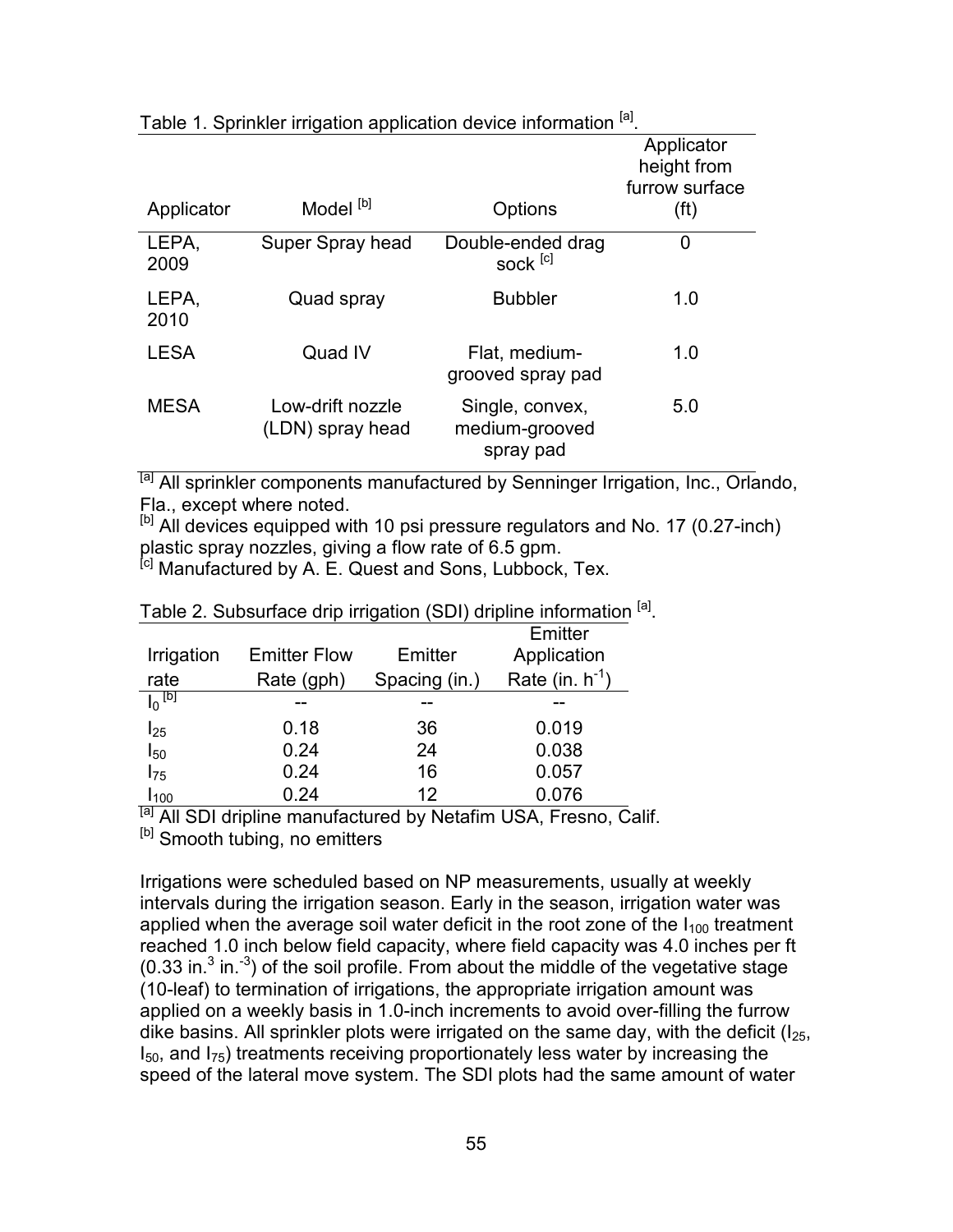applied as the sprinkler plots except the duration of each irrigation event was longer.

| Variable                                  | 2009                                                | 2010                                                |
|-------------------------------------------|-----------------------------------------------------|-----------------------------------------------------|
| Fertilizer applied                        | 150 lb $ac^{-1}$ preplant N                         | 150 lb ac <sup>-1</sup> preplant N                  |
|                                           | 130 lb ac <sup>-1</sup> preplant P                  | 65 lb ac <sup>-1</sup> preplant P                   |
|                                           | 240 lb $ac^{-1}$ irr N ( $I_{100}$ ) <sup>[a]</sup> | 150 lb $ac^{-1}$ irr N ( $I_{100}$ ) <sup>[a]</sup> |
|                                           |                                                     | 90 lb $ac^{-1}$ preplant S                          |
| Herbicide applied                         | 2.0 qt $ac^{-1}$ Bicep                              | 1.5 lb $ac^{-1}$ Atrazine                           |
| Insecticide applied                       | <b>NONE</b>                                         | <b>NONE</b>                                         |
| Gravimetric soil water                    |                                                     |                                                     |
| samples                                   | 30-Apr                                              | 20-May                                              |
|                                           | 5-Nov                                               | 6-Oct                                               |
| Corn variety                              | Pioneer 33B54 BT, RR                                | Pioneer 33B54 BT, RR                                |
| <b>Plant density</b>                      | 35,000 seeds $ac^{-1}$                              | $35,700$ seeds ac <sup>-1</sup>                     |
| <b>Planting date</b>                      | 29-Apr                                              | 12-May                                              |
| Harvest date                              | $15-Sep$                                            | $15-Sep$                                            |
| Preplant irrigation                       | 3.0 inches                                          | 0.8 inches                                          |
| First treatment irrigation                | 1-Jun                                               | 11-Jun                                              |
| Last irrigation                           | 28-Aug                                              | 26-Aug                                              |
| $I_0$ irrigation $[b]$                    | 3.0 inches                                          | 1.8 inches                                          |
| I <sub>25</sub> irrigation <sup>[b]</sup> | 7.2 inches                                          | 7.1 inches                                          |
| $I_{50}$ irrigation $[b]$                 | 11.4 inches                                         | 12.2 inches                                         |
| I <sub>75</sub> irrigation <sup>[b]</sup> | 15.6 inches                                         | 17.5 inches                                         |
| $I_{100}$ irrigation $[b]$                | 19.7 inches                                         | 22.8 inches                                         |
| Precipitation                             | 10.0 inches                                         | 8.7 inches                                          |

Table 3. Agronomic and irrigation data for the 2009 and 2010 seasons.

<sup>[a]</sup> Liquid urea 32-0-0 injected into irrigation water; deficit irrigation treatments received proportionately less.

<sup>[b]</sup> Includes preplant irrigation

Grain yield, final plant population, kernel mass, number of ears, and kernels per ear were determined by hand harvesting two adjacent rows along a 21.5 ft length in the center of each plot (resulting in a 107.5 ft<sup>2</sup> sample area). Ears were shelled by hand and kernels were oven dried at 160°F for 5 days. Dry yield mass was converted to 15.5 percent moisture (wet basis), and reported as volume (i.e., 56.0 lb. per bu at 15.5% wet basis). Kernel mass was determined from three 500 kernel subsamples, and kernels per ear was calculated as yield mass per area divided by kernel mass divided by ears per area. Yield components, seasonal water use (irrigation applied + precipitation + change in soil water storage), and water use efficiency were compared using the SAS PROC MIXED procedure (Littell et al., 2006). Water use efficiency (bu  $ac^{-1}$  in.<sup>-1</sup>) was defined as the ratio of economic yield  $(Y,$  bu ac<sup>-1</sup>) to seasonal water use (ETc, inches) (Bos, 1980). Any differences in these parameters were tested using least squared differences ( $\alpha \leq$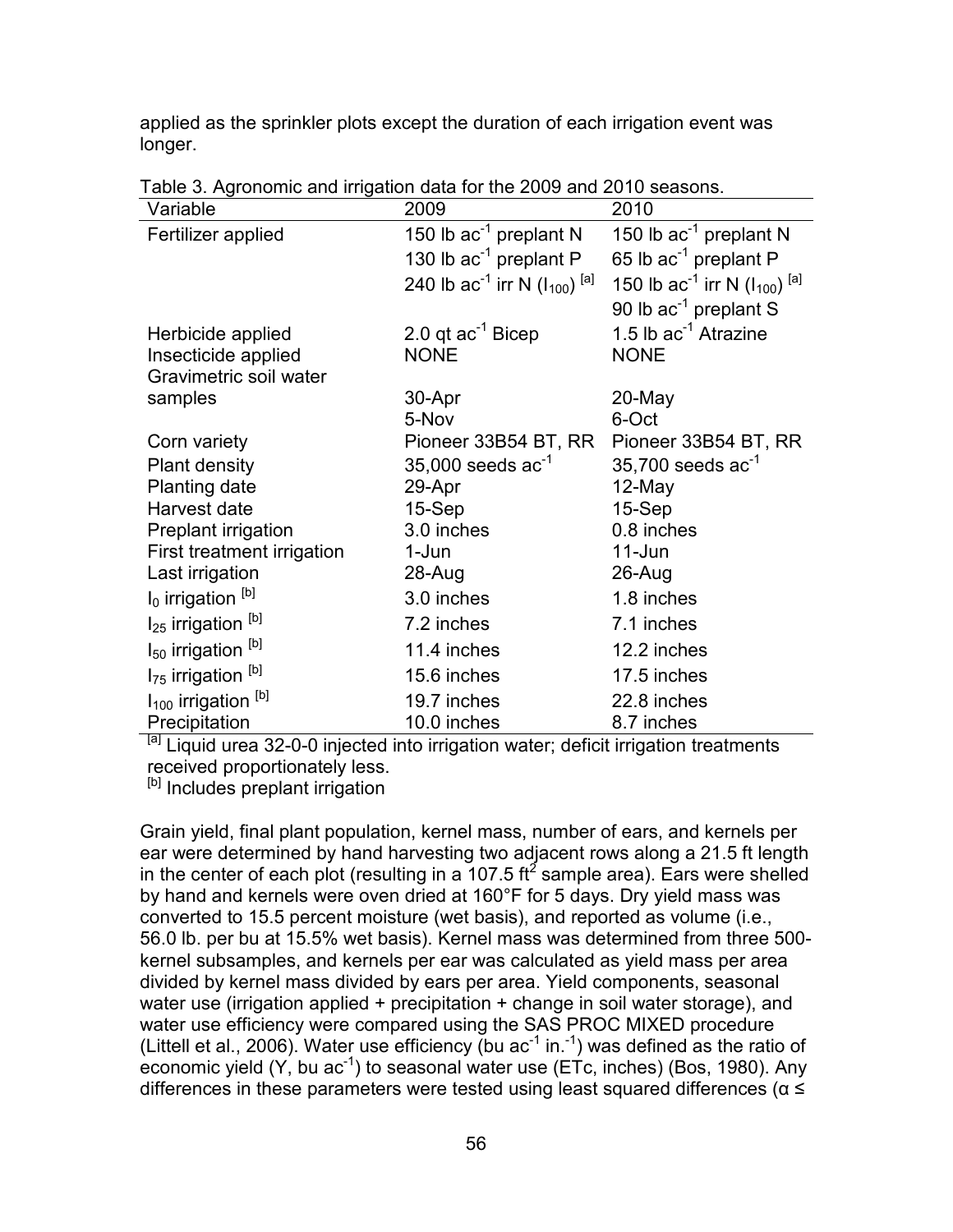0.05), and means were separated by letter groupings using a macro by Saxton (1998).

## RESULTS AND DISCUSSION

The 2009 season began with planting on April 29, reaching anthesis on July 8, and black layer by September 3 (Table 4). Hand samples used to determine yield and yield components were obtained on September 15.On June 3 (8 leaf stage), some hail damage occurred, which the plants appeared to have outgrown in two weeks. The tassel and silk stages coincided with high temperatures, high wind speeds, and low relative humidity, resulting in crop evapotranspiration approaching almost 0.50 in.  $d<sup>-1</sup>$  for several days. The unusually high temperatures during silking are believed to have affected pollen viability. Rainfall during the 2009 season totaled 10.0 inches (Table 3), which was somewhat below the 12.3-inch average from April 29 to September 15. In 2010, planting was delayed until May 12 because of cold and wet conditions during the El Niño winter and spring (Table 4). Very warm conditions during May and June resulted in rapid growing degree day accumulation, and the 2010 crop reached anthesis near the same time as the 2009 crop. The 2010 crop reached black layer by September 8, and hand samples were obtained on September 15. Total rainfall during the season was 8.7 inches (Table 3), which was also below average.

|                    |            | 2009                    | 2010       |                         |  |  |  |
|--------------------|------------|-------------------------|------------|-------------------------|--|--|--|
|                    | Date       | $GDD$ ( ${}^{\circ}$ F) |            | $GDD$ ( ${}^{\circ}$ F) |  |  |  |
| Plant              | 29-Apr     | 0                       | 12-May     | 0                       |  |  |  |
| Emerged            | 13-May     | 158                     | 28-May     | 258                     |  |  |  |
| 4-leaf             | 21-May     | 277                     | 3-Jun      | 387                     |  |  |  |
| 5-leaf             | 25-May     | 339                     | 5-Jun      | 433                     |  |  |  |
| 6-leaf             | 28-May     | 378                     | 8-Jun      | 515                     |  |  |  |
| 8-leaf             | 3-Jun      | 484                     | $11 - Jun$ | 591                     |  |  |  |
| 10-leaf            | 12-Jun     | 668                     | $14$ -Jun  | 664                     |  |  |  |
| 12-leaf            | $15 - Jun$ | 739                     | 17-Jun     | 737                     |  |  |  |
| 14-leaf            | 4-Jul      | 1206                    | 5-Jul      | 1184                    |  |  |  |
| Tassel             | 8-Jul      | 1298                    | $10 -$ Jul | 1290                    |  |  |  |
| Silk               | $15 -$ Jul | 1481                    | $15 -$ Jul | 1422                    |  |  |  |
| <b>Blister</b>     | 21-Jul     | 1626                    | $23 -$ Jul | 1630                    |  |  |  |
| <b>Milk</b>        | 30-Jul     | 1817                    | 28-Jul     | 1753                    |  |  |  |
| Dough              | 4-Aug      | 1929                    | 6-Aug      | 1981                    |  |  |  |
| Dent               | 11-Aug     | 2109                    | 12-Aug     | 2137                    |  |  |  |
| <b>Black layer</b> | 3-Sep      | 2623                    | 8-Sep      | 2758                    |  |  |  |

Table 4. Dates and cumulative growing degree days (GDD) for corn development stages, where GDD were computed using baseline and maximum temperatures of 50 and 86 °F, respectively.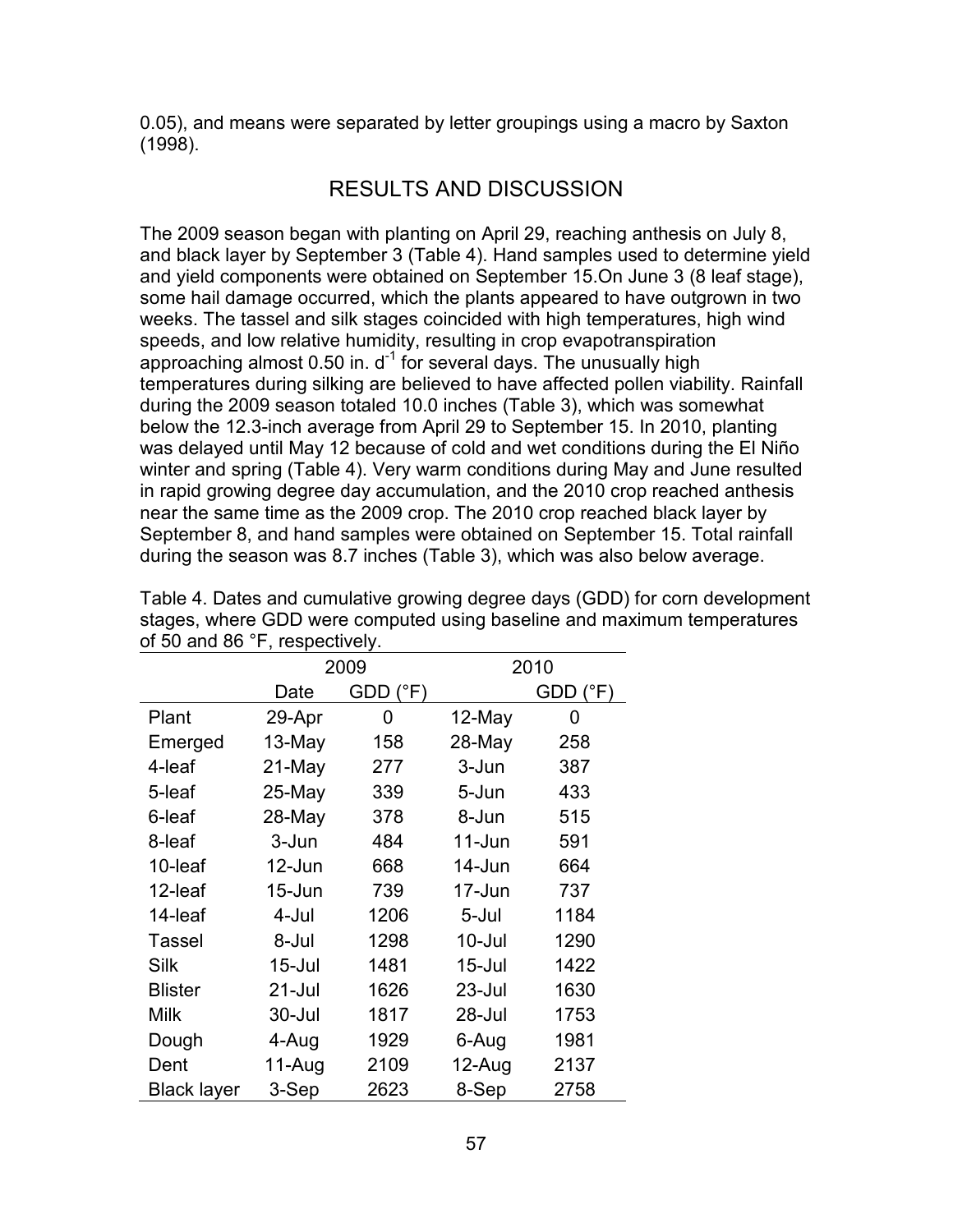Grain yields in 2009 were much lower than expected except for the MESA, LESA, and SDI methods at the  $I_{100}$  irrigation rate (Table 5). There was essentially no yield for all irrigation methods at the  $I_0$  and  $I_{25}$  rates, and only SDI resulted in more than 10 bu  $ac^{-1}$  at the  $I_{50}$  rate. At the  $I_{75}$  rate, MESA, LESA, and LEPA resulted in less than 100 bu  $ac^{-1}$ , and SDI only 188.8 bu  $ac^{-1}$ . Previous studies at our location using LEPA at the  $I_{80}$  rate and SDI at the  $I_{67}$  rate resulted in 200 to 235 bu  $ac^{-1}$  (Howell et al., 1995; 1997). Grain yield was reduced in 2009 mainly from failure of ears to produce kernels, as numerous blank cobs were observed. Final plant population and kernel mass, however, were as expected and were similar to those reported at Bushland, Texas (Howell et al., 1995; 1997) and at Colby, Kansas (Lamm, 2004). Seasonal water use was less for SDI at  $I_{25}$  and  $I_{50}$ compared with the other methods, resulting in greater water use efficiency. At  $I_{75}$ , there were no differences in seasonal water use; at  $I<sub>100</sub>$ , LEPA used 1.5 to 2.0 inches more than the other methods. Overall, seasonal water use was similar to that reported in previous studies (Howell et al., 1995; 1997), but since grain yield was relatively low, water use efficiency was also relatively low except for MESA, LESA, and SDI at  $I_{100}$  and SDI at  $I_{75}$ .

In 2010, most grain yields were similar to previous studies (Howell et al., 1995; 1997) at the  $I_{75}$  and  $I_{100}$  rates, and greater than expected at the  $I_{25}$  and  $I_{50}$  rates (Table 6). However, grain yield using LEPA was significantly less compared with the other methods at the  $I_{75}$ , and  $I_{100}$  rates. The low grain yield using LEPA was inconsistent with previous studies at our location (e.g., Howell et al., 1995; Schneider and Howell, 1998). As discussed later, although soil water depletion in the LEPA method was greater compared with the other methods, it did not appear to be enough in the  $I_{100}$  rate to cause yield-reducing water stress. At  $I_{50}$ , grain yield for MESA was similar to LEPA. Grain yield differences were related to both kernel mass and kernels per ear; these yield components were within the expected ranges. Plant population was slightly greater for LEPA at  $I_{50}$ ,  $I_{75}$ , and  $I<sub>100</sub>$  rates. For each irrigation rate, there were no differences in seasonal water use among irrigation methods. Therefore, water use efficiency followed nearly the same trends as grain yield, with LEPA having less water use efficiency compared with the other irrigation methods.

The kernel set failure observed in 2009 was likely the result of water shortages in the soil profile during anthesis, which coincided with very high atmospheric demand and high temperatures. The soil water shortages were due to irrigation system operational problems followed by unusually high crop water demand. The combination of greater sensitivity to water stress during anthesis (e.g., Payero et al., 2009) and greater atmospheric demand would both serve to decrease the readily available soil water in the root zone (RAW), as defined by FAO 56 (Allen et al., 1998). If soil water depletion in the root zone exceeds RAW, the crop experiences water stress, which may reduce yield. This is illustrated by comparing RAW with measured soil water depletion in the root zone during the season (Fig. 1). Also shown is the total available soil water in the root zone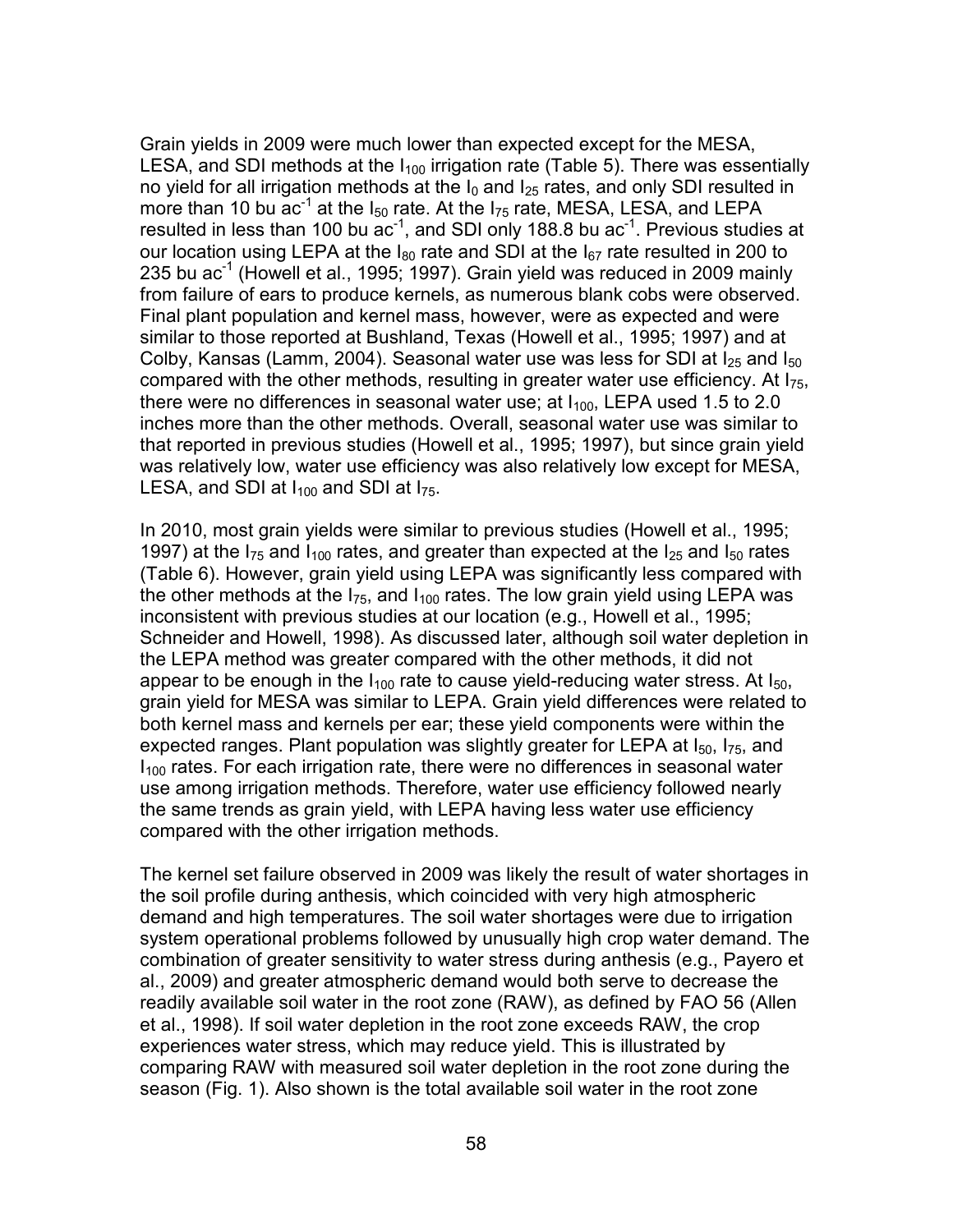| Irrig.                     | Irrig.                   | Grain yield  |                           | Final                   |            | Kernel      |              | Kernels |             | Seasonal  |    | Water use                     |              |
|----------------------------|--------------------------|--------------|---------------------------|-------------------------|------------|-------------|--------------|---------|-------------|-----------|----|-------------------------------|--------------|
| rate $^{[a]}$              | method                   | 15.5% wb [b] |                           |                         | plant pop. |             | mass         |         | per ear     | water use |    | efficiency                    |              |
|                            |                          | $bu$ $ac-1$  |                           | plants ac <sup>-1</sup> |            | mg          |              |         |             | inches    |    | bu $ac^{-1}$ in <sup>-1</sup> |              |
| $I_{25}$                   | <b>MESA</b>              | 0.0          | $a^{[\overline{c}]}$      | 34,143                  | a          | 0           | b            | 0       | b           | 15.3      | ab | 0.0                           | a            |
| (7.2)                      | <b>LESA</b>              | 0.0          | a                         | 33,603                  | a          | 0           | b            | 0       | b           | 15.7      | ab | 0.0                           | a            |
|                            | <b>LEPA</b>              | 0.3          | a                         | 32,793                  | a          | 0           | b            | 0       | b           | 16.6      | a  | 0.0                           | a            |
|                            | <b>SDI</b>               | 3.6          | a                         | 33,198                  | a          | 105         | a            | 567     | a           | 14.8      | b  | 0.2                           | a            |
| $I_{50}$                   | <b>MESA</b>              | 7.5          | b                         | 33,333                  | a          | 322         | a            | 26      | $\mathsf b$ | 19.9      | ab | 0.4                           | b            |
| (11.4)                     | <b>LESA</b>              | 8.8          | b                         | 32,928                  | a          | 307         | a            | 29      | b           | 20.7      | ab | 0.4                           | b            |
|                            | <b>LEPA</b>              | 8.9          | b                         | 34,008                  | a          | 301         | a            | 50      | b           | 21.4      | a  | 0.4                           | b            |
|                            | <b>SDI</b>               | 70.9         | a                         | 33,738                  | a          | 310         | a            | 186     | a           | 19.8      | b  | 3.6                           | a            |
| $I_{75}$                   | <b>MESA</b>              | 37.5         | $\mathbf{C}$              | 34,278                  | a          | 341         | a            | 89      | $\mathbf c$ | 24.1      | a  | 1.5                           | $\mathbf{C}$ |
| (15.6)                     | <b>LESA</b>              | 77.3         | b                         | 32,659                  | a          | 347         | a            | 186     | b           | 24.7      | a  | 3.1                           | b            |
|                            | <b>LEPA</b>              | 30.1         | C                         | 33,873                  | a          | 312         | a            | 96      | C           | 25.2      | a  | 1.2                           | C            |
|                            | SDI                      | 188.8        | a                         | 33,468                  | a          | 357         | a            | 433     | a           | 25.4      | a  | 7.4                           | a            |
| $I_{100}$                  | <b>MESA</b>              | 214.9        | a                         | 34,683                  | a          | 348         | a            | 477     | ab          | 28.0      | b  | 7.7                           | a            |
| (19.7)                     | <b>LESA</b>              | 235.5        | a                         | 33,873                  | a          | 349         | a            | 525     | a           | 28.5      | b  | 8.3                           | a            |
|                            | <b>LEPA</b>              | 103.0        | b                         | 33,198                  | a          | 349         | a            | 256     | b           | 30.2      | a  | 3.4                           | b            |
|                            | SDI                      | 233.0        | a                         | 34,413                  | a          | 348         | a            | 527     | a           | 28.5      | b  | 8.2                           | a            |
|                            | Irrigation rate averages |              |                           |                         |            |             |              |         |             |           |    |                               |              |
| $I_0(3.0)$                 |                          | 0.0          | $\textbf{C}^{\text{[d]}}$ | 30,769                  | b          | $\mathbf 0$ | C            | 0       | b           | 10.5      | e  | 0.0                           | C            |
| $I_{25}$ (7.2)             |                          | 1.0          | $\mathbf{C}$              | 33,434                  | a          | 26          | $\mathbf{C}$ | 142     | b           | 15.6      | d  | 0.1                           | $\mathbf c$  |
| $I_{50}$ (11.4)            |                          | 24.0         | $\mathbf{C}$              | 33,502                  | a          | 310         | b            | 73      | b           | 20.4      | C  | 1.2                           | C            |
| $I_{75}$ (15.6)            |                          | 83.4         | b                         | 33,570                  | a          | 339         | a            | 201     | b           | 24.8      | b  | 3.3                           | b            |
| $I_{100}$ (19.7)           |                          | 196.6        | a                         | 34,042                  | a          | 349         | a            | 446     | a           | 28.8      | a  | 6.9                           | a            |
| Irrigation method averages |                          |              |                           |                         |            |             |              |         |             |           |    |                               |              |
|                            | <b>MESA</b>              | 65.0         | bc <sup>[e]</sup>         | 34,109                  | a          | 253         | ab           | 148     | b           | 21.8      | b  | 2.4                           | bc           |
|                            | <b>LESA</b>              | 80.4         | b                         | 33,266                  | a          | 251         | ab           | 185     | b           | 22.4      | ab | 3.0                           | b            |
|                            | <b>LEPA</b>              | 35.5         | C                         | 33,468                  | a          | 240         | b            | 100     | b           | 23.3      | a  | 1.3                           | C            |
|                            | SDI                      | 124.1        | a                         | 33,704                  | a          | 280         | a            | 428     | a           | 22.1      | b  | 4.9                           | a            |

Table 5. Corn response for 2009 season.

<sup>[a]</sup> Numbers in parenthesis are seasonal irrigation totals for each irrigation rate (inches).

<sup>[b]</sup> Yields were converted from dry mass to 15.5 percent moisture content by mass (wet basis) and 56.0 lb bu<sup>-1</sup>.

<sup>[c]</sup> Numbers followed by the same letter are not significantly different ( $\alpha \le 0.05$ ) within an irrigation rate.

 $[<sup>d]</sup>$  Numbers followed by the same letter are not significantly different (α ≤ 0.05) between irrigation rate averages.

 $[<sup>e</sup>]$  Numbers followed by the same letter are not significantly different (α  $\leq$  0.05) between irrigation method averages.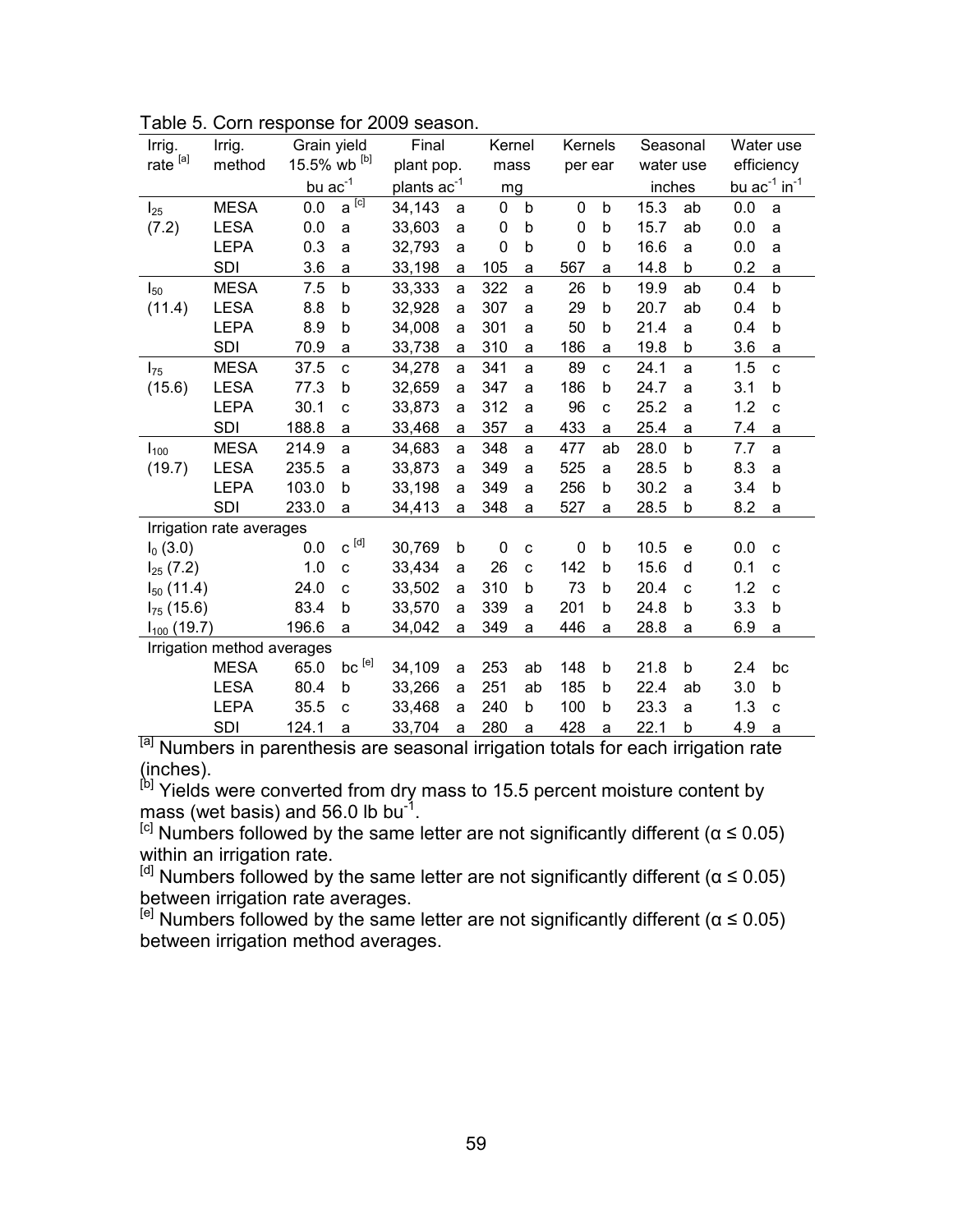| Irrig.                     | Irrig.                   | Grain yield  |                                                                | Final                   |             | Kernel |              | Kernels |              | Seasonal  |   | Water use                     |    |
|----------------------------|--------------------------|--------------|----------------------------------------------------------------|-------------------------|-------------|--------|--------------|---------|--------------|-----------|---|-------------------------------|----|
| rate $^{[a]}$              | method                   | 15.5% wb [b] |                                                                | plant pop.              |             | mass   |              | per ear |              | water use |   | efficiency                    |    |
|                            |                          | bu $ac^{-1}$ |                                                                | plants ac <sup>-1</sup> |             | mq     |              |         |              | inches    |   | bu $ac^{-1}$ in <sup>-1</sup> |    |
| $I_{25}$                   | <b>MESA</b>              | 90.1         | $a^{[\overline{c}]}$                                           | 35,088                  | a           | 207    | bc           | 328     | a            | 18.2      | a | 5.0                           | a  |
| (7.1)                      | <b>LESA</b>              | 101.9        | a                                                              | 34,548                  | a           | 217    | ab           | 363     | a            | 18.2      | a | 5.6                           | a  |
|                            | <b>LEPA</b>              | 90.7         | a                                                              | 35,088                  | a           | 228    | a            | 309     | a            | 18.1      | a | 5.0                           | a  |
|                            | SDI                      | 82.6         | a                                                              | 34,008                  | a           | 193    | $\mathbf{C}$ | 349     | a            | 17.8      | a | 4.7                           | a  |
| $I_{50}$                   | <b>MESA</b>              | 180.1        | b                                                              | 35,223                  | a           | 274    | b            | 484     | a            | 22.6      | a | 8.0                           | ab |
| (12.2)                     | <b>LESA</b>              | 196.9        | ab                                                             | 34,683                  | a           | 284    | ab           | 522     | a            | 22.4      | a | 8.8                           | a  |
|                            | <b>LEPA</b>              | 175.1        | b                                                              | 35,493                  | a           | 276    | b            | 461     | a            | 23.0      | a | 7.6                           | b  |
|                            | <b>SDI</b>               | 202.3        | a                                                              | 34,278                  | a           | 296    | a            | 522     | a            | 22.6      | a | 9.0                           | a  |
| $I_{75}$                   | <b>MESA</b>              | 233.5        | a                                                              | 33,603                  | b           | 316    | a            | 574     | a            | 27.7      | a | 8.5                           | a  |
| (17.5)                     | <b>LESA</b>              | 231.0        | a                                                              | 34,008                  | ab          | 322    | a            | 556     | a            | 27.1      | a | 8.5                           | a  |
|                            | <b>LEPA</b>              | 194.3        | b                                                              | 36,167                  | a           | 309    | a            | 453     | b            | 28.0      | a | 7.0                           | b  |
|                            | <b>SDI</b>               | 237.5        | a                                                              | 35,088                  | ab          | 316    | a            | 562     | a            | 26.9      | a | 8.8                           | a  |
| $I_{100}$                  | <b>MESA</b>              | 246.7        | a                                                              | 34,008                  | ab          | 326    | b            | 575     | a            | 31.6      | a | 7.8                           | a  |
| (22.8)                     | <b>LESA</b>              | 235.4        | a                                                              | 32,659                  | $\mathbf b$ | 348    | a            | 557     | ab           | 32.1      | a | 7.3                           | a  |
|                            | <b>LEPA</b>              | 195.3        | b                                                              | 35,762                  | a           | 291    | $\mathbf{C}$ | 489     | b            | 32.2      | a | 6.1                           | b  |
|                            | <b>SDI</b>               | 249.1        | a                                                              | 34,278                  | ab          | 333    | ab           | 565     | a            | 32.1      | a | 7.8                           | a  |
|                            | Irrigation rate averages |              |                                                                |                         |             |        |              |         |              |           |   |                               |    |
| $I_0(1.8)$                 |                          | 18.5         | $\operatorname{\mathsf{d}}$ ${}^{[\operatorname{\mathsf{d}}]}$ | 33,828                  | a           | 194    | $\mathbf{C}$ | 140     | $\mathbf{C}$ | 13.3      | e | 1.4                           | d  |
| $I_{25}$ (7.1)             |                          | 91.3         | C                                                              | 34,683                  | a           | 211    | $\mathbf{C}$ | 337     | b            | 18.1      | d | 5.1                           | C  |
| $I_{50}$ (12.2)            |                          | 188.6        | b                                                              | 34,919                  | a           | 282    | b            | 497     | a            | 22.6      | C | 8.3                           | a  |
| $I_{75}$ (17.5)            |                          | 224.1        | a                                                              | 34,717                  | a           | 316    | a            | 536     | a            | 27.4      | b | 8.2                           | a  |
| $I_{100}$ (22.8)           |                          | 231.6        | a                                                              | 34,177                  | a           | 325    | a            | 547     | a            | 32.0      | a | 7.2                           | b  |
| Irrigation method averages |                          |              |                                                                |                         |             |        |              |         |              |           |   |                               |    |
|                            | <b>MESA</b>              | 187.6        | $\mathsf{a}^{[\mathrm{e}]}$                                    | 34,481                  | a           | 281    | ab           | 490     | ab           | 25.0      | a | 7.3                           | a  |
|                            | <b>LESA</b>              | 191.3        | a                                                              | 33,974                  | a           | 293    | a            | 500     | a            | 24.9      | a | 7.6                           | a  |
|                            | <b>LEPA</b>              | 163.9        | b                                                              | 35,628                  | a           | 276    | b            | 428     | b            | 25.4      | a | 6.4                           | b  |
|                            | SDI                      | 192.9        | a                                                              | 34,413                  | a           | 284    | ab           | 500     | a            | 24.8      | a | 7.6                           | a  |

Table 6. Corn response for 2010 season.

<sup>[a]</sup> Numbers in parenthesis are seasonal irrigation totals for each irrigation rate (inches).

<sup>[b]</sup> Yields were converted from dry mass to 15.5 percent moisture content by mass (wet basis) and 56.0 lb bu<sup>-1</sup>.

<sup>[c]</sup> Numbers followed by the same letter are not significantly different ( $\alpha \le 0.05$ ) within an irrigation rate.

 $[<sup>d]</sup>$  Numbers followed by the same letter are not significantly different (α ≤ 0.05) between irrigation rate averages.

 $[<sup>e</sup>]$  Numbers followed by the same letter are not significantly different (α  $\leq$  0.05) between irrigation method averages.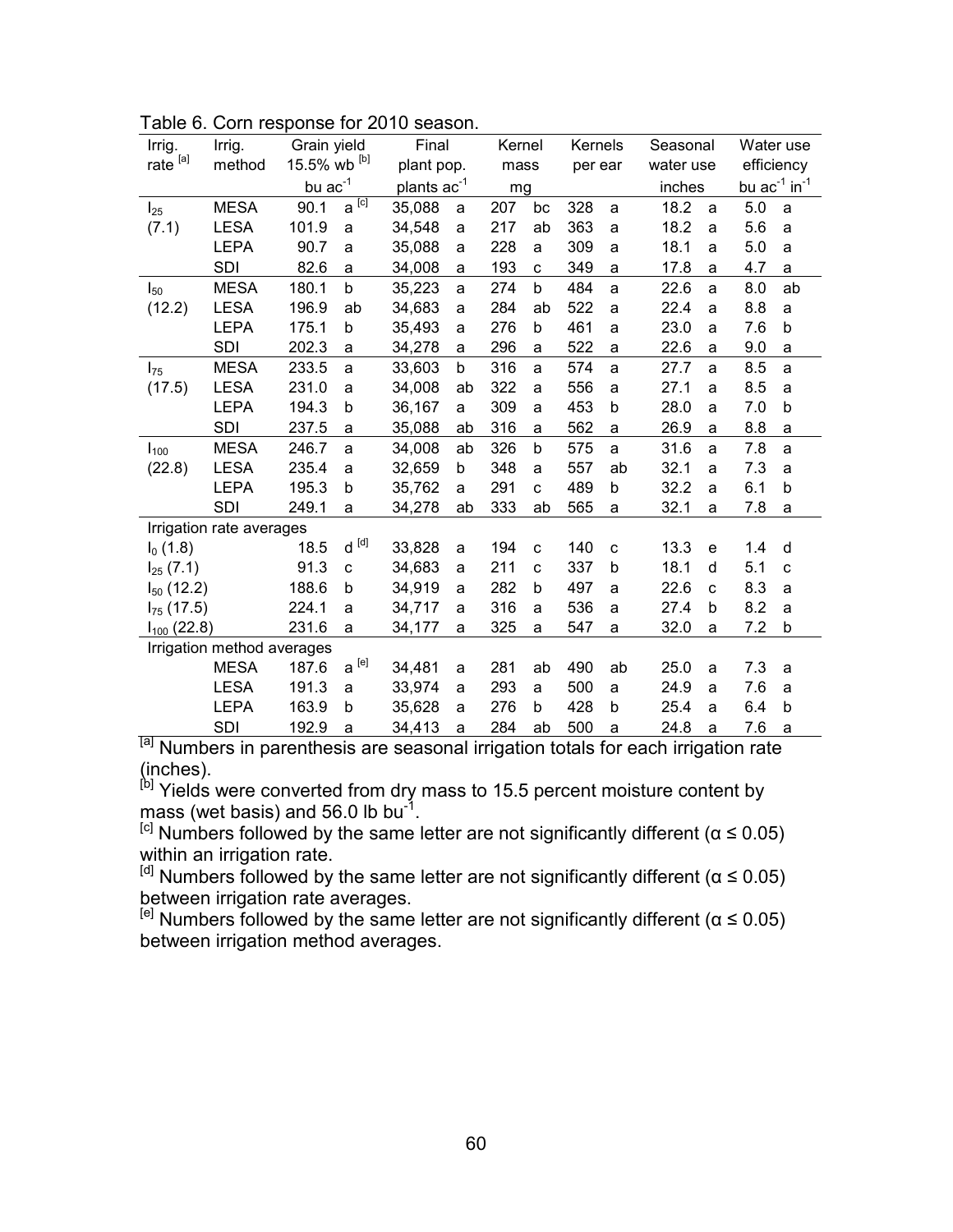

Figure 1. Soil water depletion, total available soil water (TAW), and readily available soil water (RAW) in the root zone for (a) 2009  $I_{50}$ ; (b) 2010  $I_{50}$ ; (c) 2009  $I_{75}$ ; (d) 2010  $I_{75}$ ; (e) 2009  $I_{100}$ ; (f) 2010  $I_{100}$ .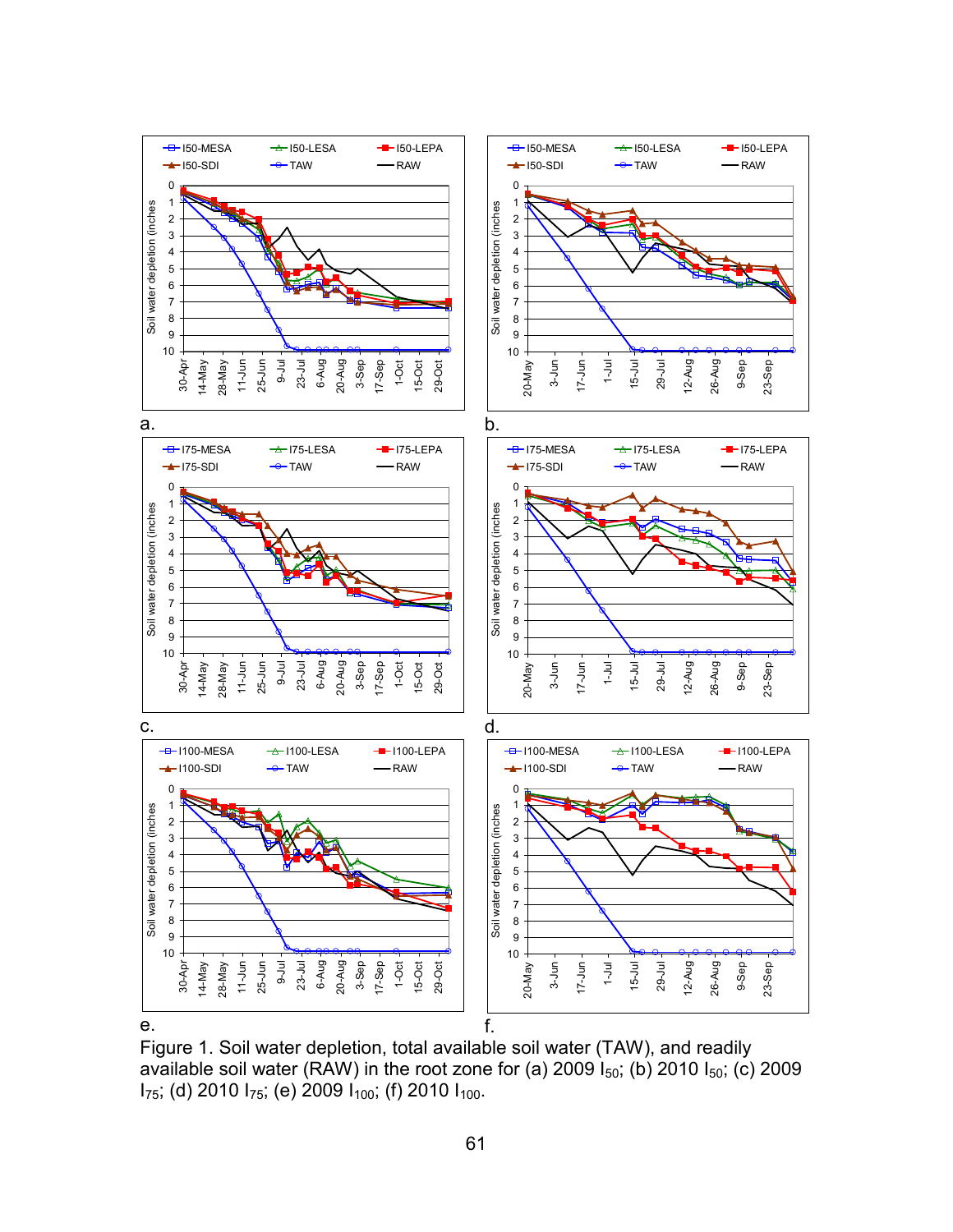(TAW). Assuming a maximum root depth of 6 ft, the Pullman clay loam soil at the study location has about 10.0 inches of maximum TAW, with the lower and upper limits of plant extractable water at 14.0 ( $\sim$ 0.19 in.<sup>3</sup> in.<sup>-3</sup>) and 24.0 inches ( $\sim$ 0.33 in. $3$  in. $3$ ), respectively (USDA-NRCS, 2011). RAW is generally around 50 percent of TAW for most crops including corn during the growing season. However, RAW depends on crop species and the soil water – matric potential relationship, and varies with time according to crop growth stage and atmospheric demand. RAW can be adjusted from a base value in terms of ETc, which accounts for the crop growth stage and atmospheric demand. The FAO 56 procedure recommends that RAW be increased if ETc exceeds 0.20 in.  $d^{-1}$ , and decreased if ETc is below this value. The resulting RAW was computed using a daily soil water balance based on FAO 56 procedures, and shown on days when soil water contents were measured in 2009 and 2010 (Fig. 1).

Soil water depletion and RAW were different in the two seasons evaluated (Fig. 1). In 2009, soil water depletion generally increased throughout the season. Soil water depletion in the  $I_{100}$  irrigation rate was below RAW until around silking (July 15), but then increased (Fig. 1e). At that time, high temperatures (over 100°F) and winds (40 mph gusts) resulted in ETc reaching almost 0.50 in.  $d^{-1}$  (data not shown). Consequently, the adjustment to RAW using the FAO 56 procedure resulted in RAW decreasing from almost 4.0 to 2.5 inches. Since soil water depletion was greater than RAW, the crop would have experienced water stress that likely reduced yield, especially since the water stress occurred during anthesis. Later in July, the unusually high atmospheric demand abated, and soil water depletion fell below RAW in all irrigation methods except LEPA. As expected, soil water depletion in the  $I_{75}$  (Fig. 1c) and  $I_{50}$  (Fig. 1a) irrigation rates were even greater compared with  $I_{100}$ . In 2010, soil water depletion in the  $I_{100}$ irrigation rate was well below RAW throughout the season except for LEPA (Fig. 1f). In contrast to 2009, RAW increased to over 5.0 inches around anthesis (July 10) in 2010 due to low atmospheric demand from relatively cool and wet conditions. Soil water depletion at  $I_{100}$  in 2010 (MESA, LESA, and SDI; Fig. 1f) generally varied about the 1.0-inch level until irrigations were terminated (August 26). This reflected the intended full irrigation treatment, which unfortunately was not achieved in 2009 due to irrigation system operational problems followed by high atmospheric demand coinciding with anthesis. Total rainfall plus irrigation for the  $I_{100}$  rate in 2009 and 2010 was 29.7 and 31.5 inches, respectively (Table 3, or 1.8 inches less in 2009).

The LEPA grain yield and water use efficiency depressions relative to the other methods may have resulted from runoff from the hand sample areas in the  $I_{75}$ and  $I_{100}$  rates, which were sometimes indicated by increases in LEPA soil water depletion (Fig. 1). In 2010, the LEPA soil water contents declined below the other methods from July 14 to the end of the season (Figs. 1d and 1f); as noted previously, LEPA grain yields were also significantly less than the other methods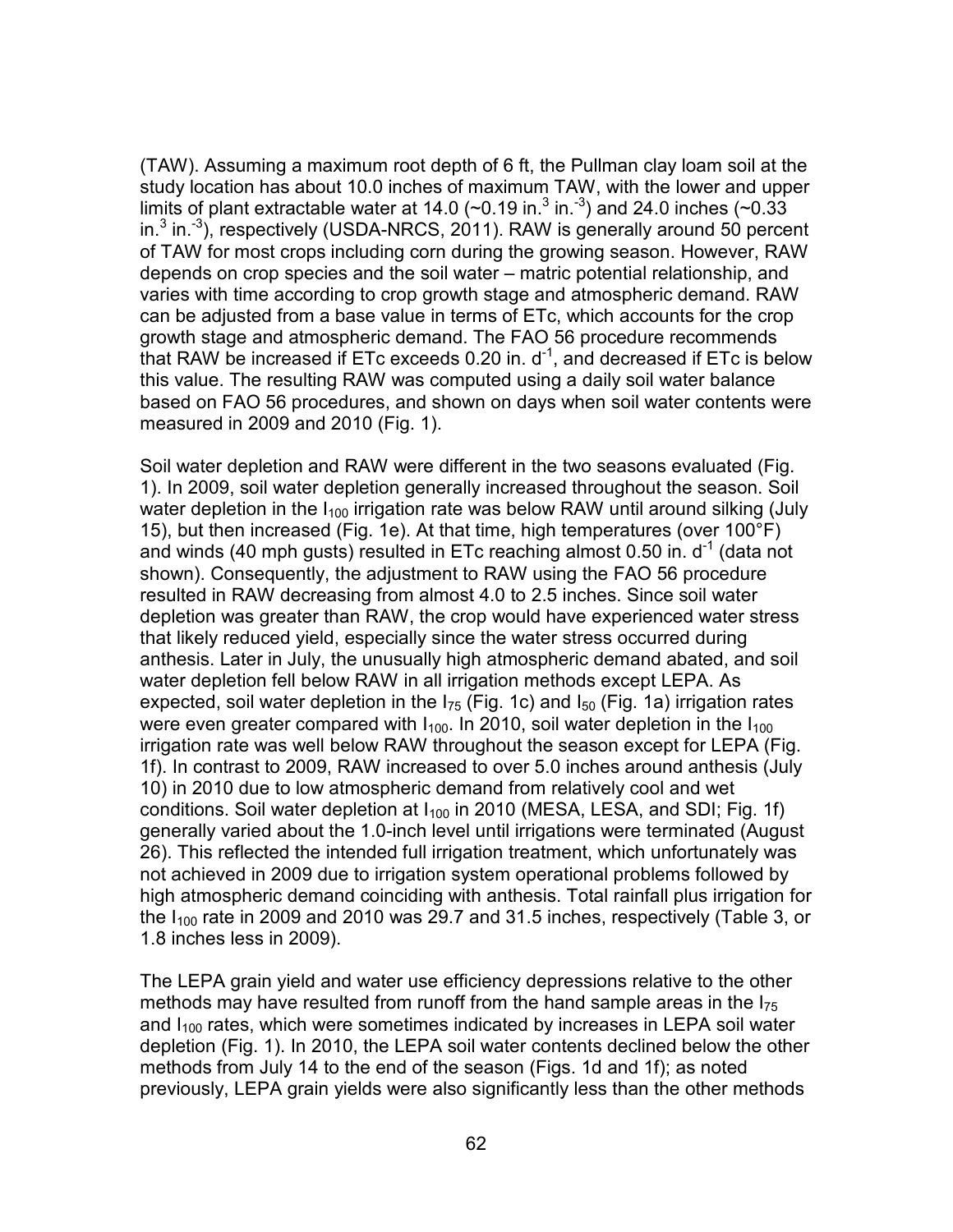at  $I_{75}$  and  $I_{100}$  (Table 6). Greater furrow dike erosion was observed for the LEPA bubblers (used in 2010) compared with the drag socks (used in 2009). In 2009, initial soil water content for the  $I_{100}$  LEPA treatment was greater than the other methods, but this fell below the other methods (i.e., soil water depletion increased) by August (Fig. 1e). Also as noted previously, seasonal water use was significantly greater, but grain yield was significantly less than the other methods (Table 5). This may have also resulted from runoff from the hand sample and neutron access tube areas of the plots. Drag socks were sometimes caught on plants and were pulled from the applicator as the lateral move passed through, resulting in erosion of furrow dikes.

Differences in grain yield and water use efficiency were sometimes correlated to differences in soil water content. The SDI method resulted in the least soil water depletion compared with the other methods for the  $I_{75}$  rate in 2009 and the  $I_{50}$ ,  $I_{75}$ , and  $I_{100}$  rates in 2010, which was not surprising since losses to evaporation should be minimized with SDI (Fig. 1). However, SDI resulted in significantly greater grain yield compared with the other methods only for  $I_{50}$  and  $I_{75}$  in 2009, and SDI grain yield was similar to MESA and/or LESA for  $I_{50}$  and  $I_{75}$  in 2010 and  $I<sub>100</sub>$  in 2009 and 2010 (Tables 5 and 6). One anomalous result that could not be explained in terms of soil water content occurred in 2009 for the  $I_{50}$  rate. Here, soil water depletion was the least for LEPA during most of the season, but soil water depletion for SDI was similar to or greater than MESA and LESA (Fig. 1a). However, only SDI had appreciable grain yield (Table 5). Also, at the  $I_{25}$  rate in 2010 (Table 6), there were no significant differences in grain yield or water use efficiency among irrigation methods, and SDI resulted in numerically the least grain yield and water use efficiency compared with the other methods as kernel mass was significantly the least. The only apparent differences in soil water depletion for the  $I_{25}$  rate were observed for MESA, which was around 0.75 inches greater than the other methods by the end of the season (data not shown). This was in sharp contrast to other crops, where SDI consistently resulted in greater yield and water use efficiency compared with other methods at the  $I_{25}$  rate, as described next.

Corn response to different irrigation methods was vastly different from the responses of grain sorghum, soybean, and cotton, which were evaluated in previous experiments (Colaizzi et al., 2004; 2010). To review, there were three main aspects of grain yield differences for corn, including 1) yield being much lower than expected in 2009 for deficit irrigation rates; 2) yield depressions for LEPA relative to the other irrigation methods; and 3) yield being much greater for SDI compared with the other methods for  $I_{50}$  and  $I_{75}$  (2009 only). These differences could be explained mostly in terms of differences in soil water contents and the timing of soil water shortages (except for SDI at the  $I_{50}$  rate in 2009). Four seasons of cotton were also evaluated in a previous experiment (Colaizzi et al., 2010). At all irrigation rates, SDI consistently resulted in the largest lint yield compared with all other methods, and LEPA consistently outyielded MESA and LESA. For three seasons of grain sorghum and one season of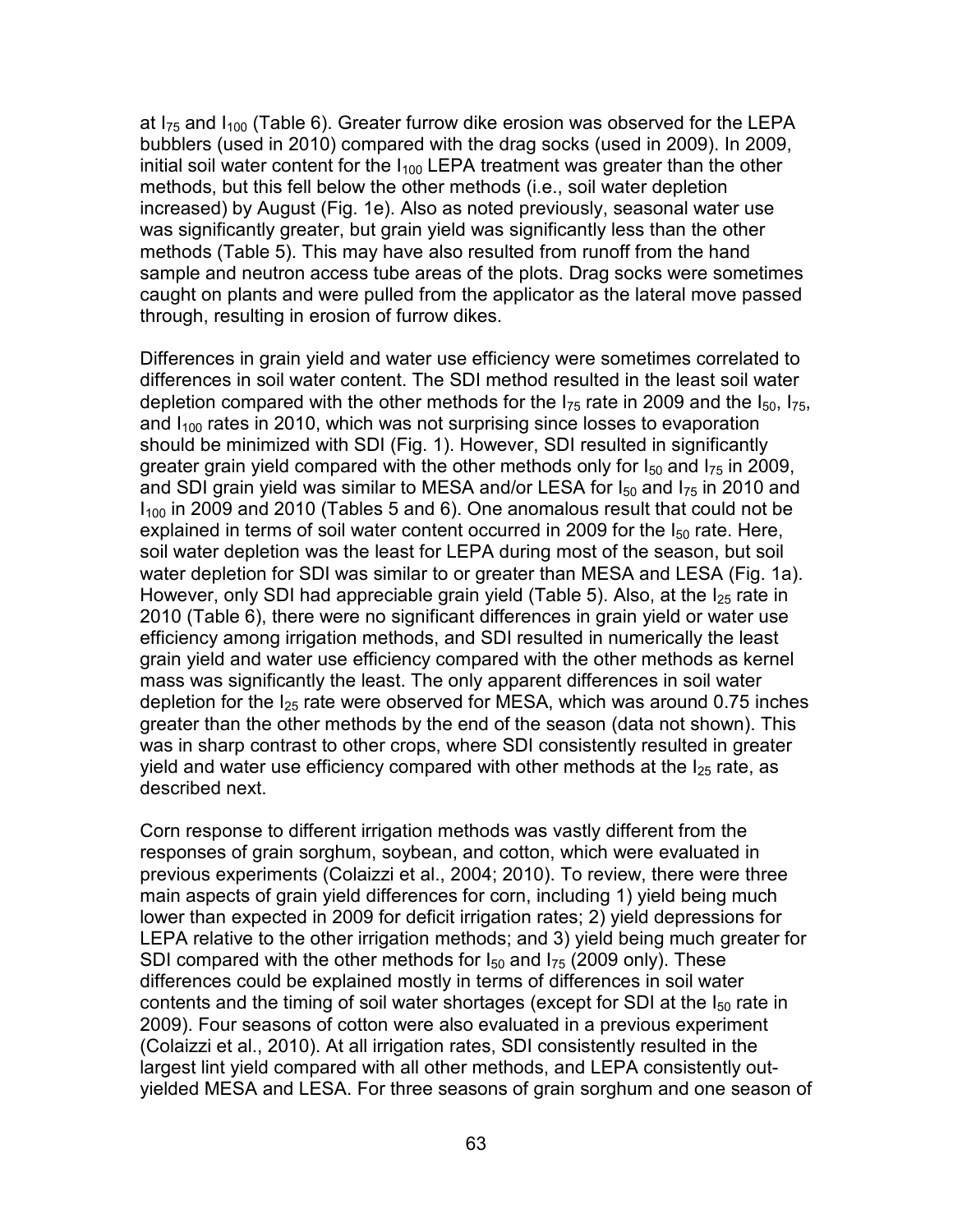soybean (planted after cotton was destroyed by hail), SDI also resulted in significantly greater yield and water use efficiency compared with all other methods, but only at the  $I_{25}$  and  $I_{50}$  rates. Also at these rates, grain sorghum and soybean responses were nearly the same for MESA and LEPA, but numerically less for LESA. At the  $I_{75}$  and  $I_{100}$  rates, however, grain sorghum yield was greater for MESA and LESA compared with LEPA and SDI, which appeared to be related to over irrigation in some years. The grain sorghum, soybean, and cotton evaluations all used LEPA drag socks, and no consistent yield depressions were observed for LEPA compared with the other irrigation methods as were observed for corn. Furthermore, the yield depressions were inconsistent with previous studies of corn irrigated with LEPA at our location (Howell et al., 1995; Schneider and Howell, 1998). The consistently greater lint yield response of cotton for SDI was most likely related to reductions in evaporative cooling of the soil surface compared with the spray methods, as indicated by near-surface soil temperature measurements (Colaizzi et al., 2010). The greater grain yield for sorghum and soybean with SDI compared with the other methods at low  $(I_{25}$  and  $I_{50})$  irrigation rates was more likely related to reductions in evaporative losses, as SDI resulted in greater soil water content that could be partitioned to plant transpiration, and these crops are not as thermally-sensitive as cotton.

Finally, although SDI did not result in consistently better corn water productivity compared with the other irrigation methods, it should be noted that small plot studies have limitations in that they cannot represent every situation inherent in large-scale operations. For example, there is anecdotal evidence from producers, extension personnel, and crop consultants that SDI results in field environments less favorable to weeds, pests, and other diseases, which may greatly reduce the costs of herbicides, pesticides, and other inputs, which are significant, especially in light of increasingly stringent environmental regulations. Therefore, although crop water productivity is a key criterion in selecting the most profitable irrigation method, numerous other factors apply. In addition, the results of this study were based on only two seasons using a single corn variety, and the first season clearly represented a worst-case scenario in terms of the sequence of irrigation, crop development, and weather events. As new seed varieties are introduced that are more drought tolerant and disease resistant, it is plausible that they will have different responses in terms of crop water productivity, which will warrant continued field studies in irrigation system comparison.

### **CONCLUSION**

Corn grain yield and water use efficiency were not significantly different among mid-elevation spray application (MESA), low elevation spray application (LESA), and subsurface drip irrigation (SDI) for the full irrigation rate in 2009 and all irrigation rates ( $I_{25}$ ,  $I_{50}$ ,  $I_{75}$ , and  $I_{100}$ , where the subscript is the percentage of full irrigation) in 2010. The SDI method sometimes resulted in greater soil water content compared with MESA or LESA, but this did not always translate to differences in grain yield, apparently because in some cases the soil water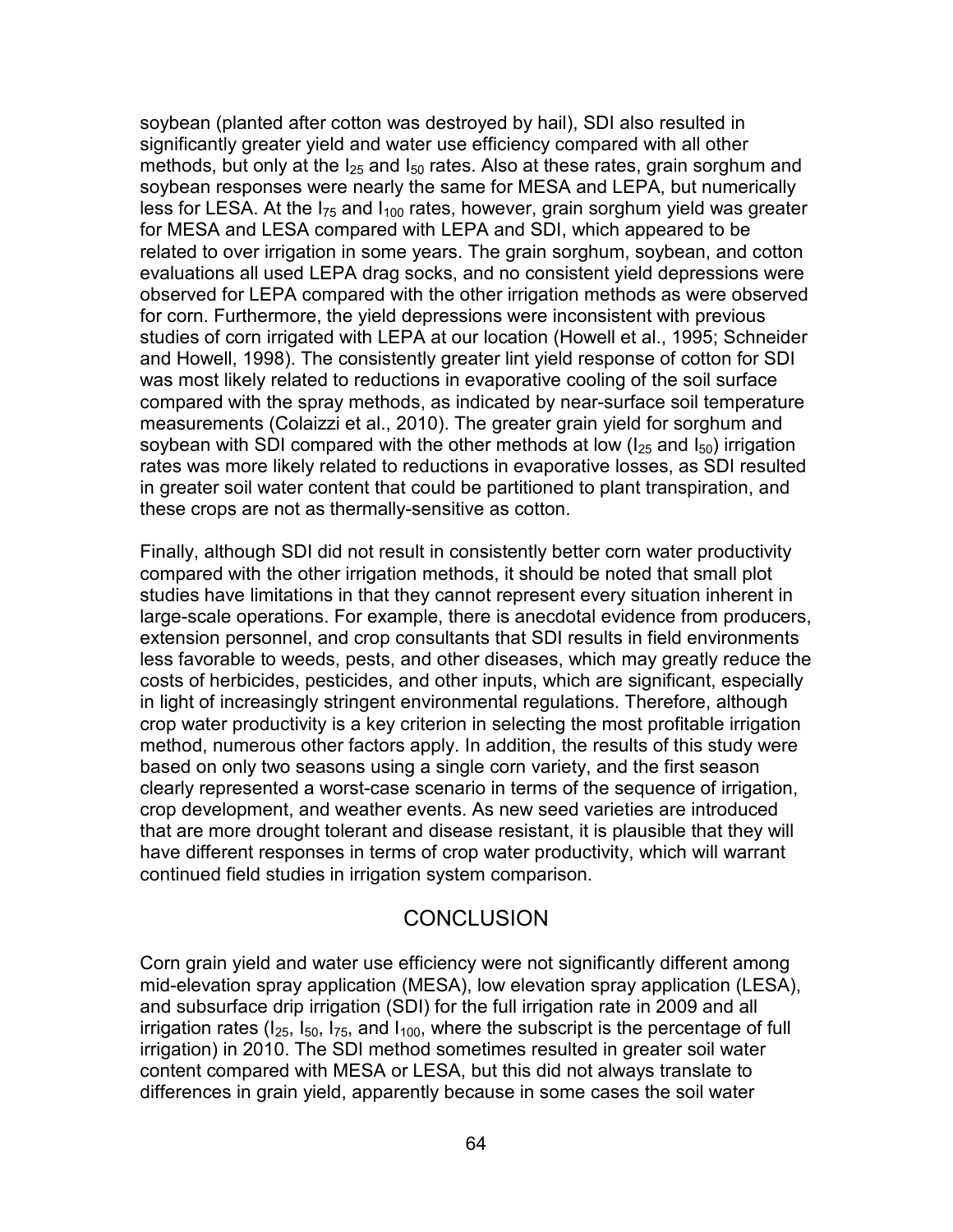contents were sufficient to avoid water stress. The SDI method resulted in significantly greater grain yield and water use efficiency compared with all other irrigation methods only for the  $I_{50}$  and  $I_{75}$  rates in 2009; however, the 2009 season was not representative of typical conditions because several events resulted in soil water shortages during anthesis, and crop yields were much lower than expected. The low energy precision application (LEPA) method resulted in reduced yield, soil water contents, and water use efficiency compared with the other methods at the  $I_{75}$  and  $I_{100}$  rates, which appeared to result from furrow dike erosion and runoff from the hand sample and soil water measurement areas of the plots. Corn response to the different irrigation methods was very different from other crops evaluated in previous experiments, which included grain sorghum, soybean, and cotton. In particular, cotton lint yield and water use efficiency were significantly greater for all irrigation rates for SDI compared with all other methods, and LEPA also resulted in consistently better response compared with MESA or LESA.

### ACKNOWLEDGEMENTS

This research was supported by the USDA-ARS Ogallala Aquifer Program, a consortium between USDA-Agricultural Research Service, Kansas State University, Texas AgriLife Research, Texas AgriLife Extension Service, Texas Tech University, and West Texas A&M University. We thank Mr. M. D. McRoberts, Mr. B. Ruthhardt, Mr. E. Hutcherson, and the numerous student workers for their meticulous and dedicated efforts in executing experiments and obtaining and processing data.

### REFERENCES

Allen, R. G., L. S. Periera, D. Raes, and M. Smith. 1998. Crop evapotranspiration: Guidelines for computing crop water requirements. Irrig. and Drainage Paper No. 56. Rome, Italy: United Nations FAO.

Bordovsky, J. P., and D. Porter. 2003. Cotton response to pre-plant irrigation level and irrigation capacity using spray, LEPA, and subsurface drip irrigation. ASAE Paper No. 032008. St. Joseph, Mich.: ASABE.

Bos, M. G. 1980. Irrigation efficiencies at crop production level. *ICID Bull*. 29: 18- 25, 60.

Colaizzi, P. D., S. R. Evett, T. A. Howell, and R. L. Baumhardt. 2010. Crop production comparison with spray, LEPA, and subsurface drip irrigation in the Texas High Plains. In Proc. 5<sup>th</sup> Nat. Dec. Irrig. Symp., ASABE Paper No. IRR10-9704. St. Joseph, Mich.: ASABE.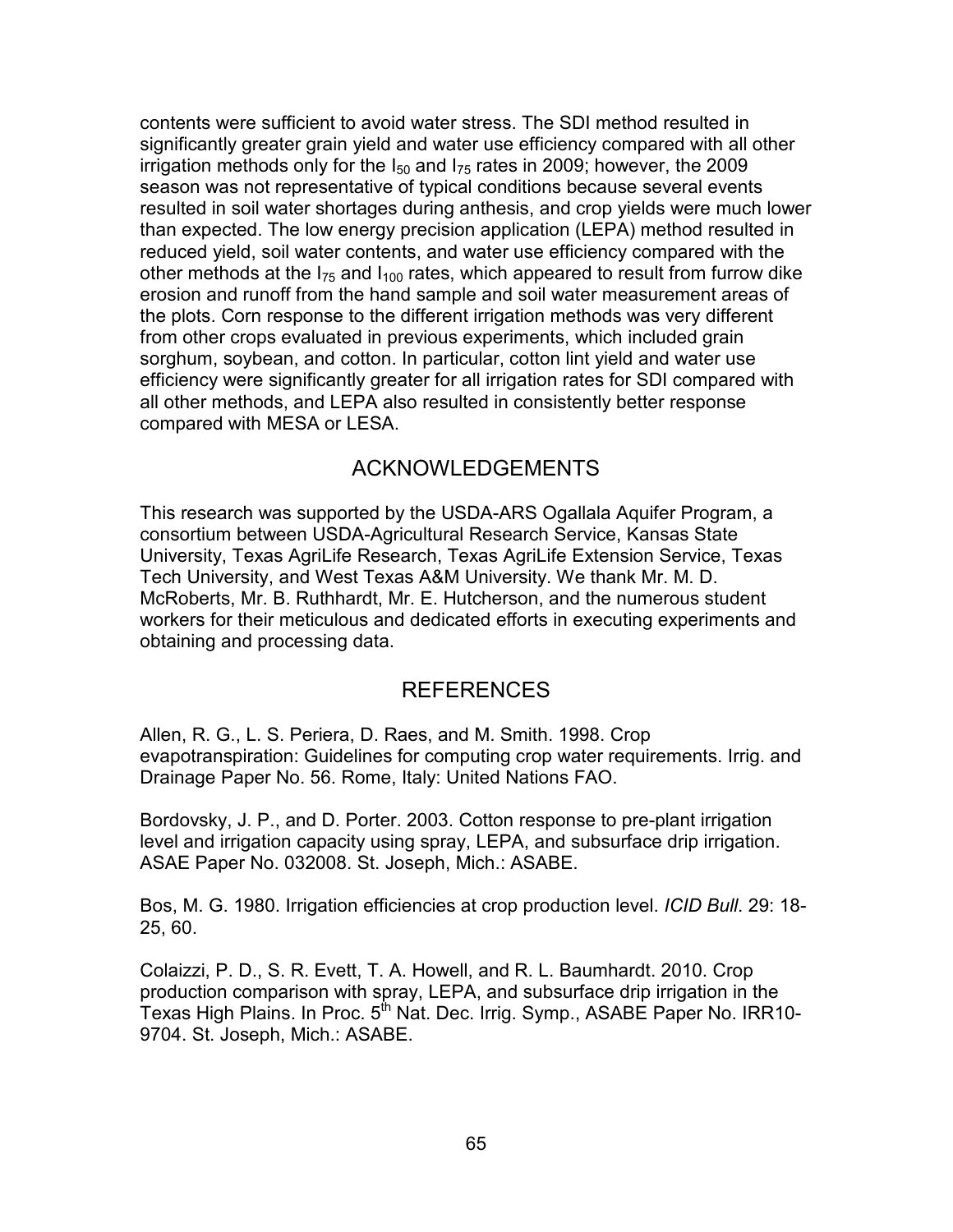Colaizzi, P. D., P. H. Gowda, T. H. Marek, and D. O. Porter. 2009. Irrigation in the Texas High Plains: A brief history and potential reductions in demand. *Irrig. and Drain.* 58(3): 257-274.

Colaizzi, P. D., A. D. Schneider, S. R. Evett, and T. A. Howell. 2004. Comparison of SDI, LEPA, and spray irrigation performance for grain sorghum. *Trans. ASAE* 47(5):1477-1492.

Evett, S. R., J. A. Tolk, and T. A. Howell. 2003. A depth control stand for improved accuracy with the neutron probe. *Vadose Zone J*. 2(4): 642-649.

Evett, S. R., and J. L. Steiner. 1995. Precision of neutron scattering and capacitance-type soil water content gauges from field calibration. *Soil Sci. Soc. Am. J.* 59(4): 961-968.

Howell, T. A., K. S. Copeland, A. D. Schneider, and D. A. Dusek. 1989. Sprinkler irrigation management for corn – Southern High Plains. *Trans. ASAE* 32(1): 147- 154, 160.

Howell, T. A., A. D. Schneider, and D. A. Dusek. 2002. Effects of furrow diking on corn response to limited and full sprinkler irrigation. *Soil Sci. Soc. Am. J*. 66(1): 222-227.

Howell, T. A., A. D. Schneider, and S. R. Evett. 1997. Subsurface and surface microirrigation of corn: Southern High Plains. *Trans. ASAE* 40(3): 635−641.

Howell, T. A., A. Yazar, A. D. Schneider, D. A. Dusek, and K. S. Copeland. 1995. Yield and water use efficiency of corn in response to LEPA irrigation. *Trans. ASAE* 38(6): 1737−1747.

Lamm, F. R. 2004. Comparison of SDI and simulated LEPA sprinkler irrigation for corn. In *Proc. Irrigation Assn. Int'l. Irrigation Technical Conf*., November 14-16, 2004, Tampa, FL. Available from Irrigation Assn., Falls Church, Virginia. IA Paper No. IA04-1098. pp 475-485. Also available at http://www.ksre.ksu.edu/sdi/Reports/2004/LS100104.pdf. Accessed 21 Jan 2011.

Littell, R. C., G. A. Milliken, W. W. Stroup, R. D. Wolfinger, and O. Schabenberger. 2006. *SAS® for Mixed Models*, 2nd ed. Cary, N.C.: SAS Institute, Inc.

Payero, J. A., S. R. Melvin, S. Irmak, and D. Tarkalson. 2006. Yield response of corn to deficit irrigation in a semiarid climate. *Agric. Water. Manage*. 84 (1-2): 101-112.